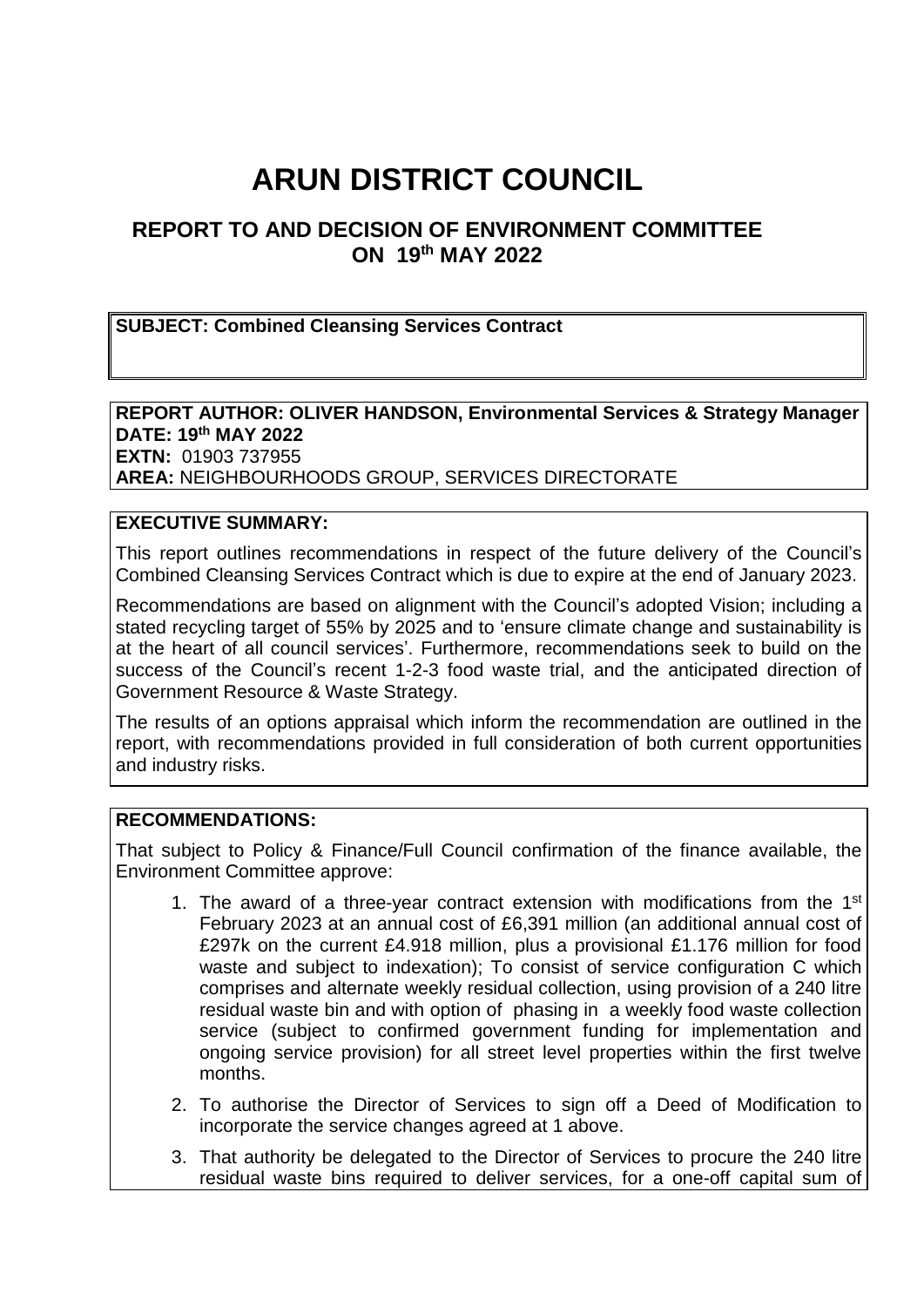£1.32million and a further capital sum of £300k for indoor/outdoor food caddies (subject to government funding) utilising an existing framework(s) for such procurement and to be completed in consultation with the Council's procurement advisors. (NB - This procurement is linked to but distinct from the extension of the existing waste collection contract and would be a procurement exercise in its own right)

#### **1. BACKGROUND:**

1.1 Arun's Combined Cleansing Services Contract (CCSC) includes the delivery of residential waste collections comprising of weekly kerbside residual collection from sacks, a fortnightly dry mixed kerbside recycling collection and a fortnightly subscriber-based garden waste collection service. The contract also provides street cleansing services comprising litter collection, litter and dog bin collection, street sweeping and public convenience cleaning. The 3+3 year contract commenced in 2017 is currently operated by Biffa and is due to expire on 31 January 2023. The current cost of the contract is £4.918 million per annum.

1.2 Arun currently has a recycling rate of around 42% and this figure has remained relatively static for a number of years. This rate is comprised of approx. 26% dry mixed recycling and 16% garden waste.

1.3 Arun District Council's adopted 'Vision' 2022-2026 is to deliver a recycling target of 55% by 2025 and to 'ensure climate change and sustainability is at the heart of all council services' The recommendations contained within this report support the alignment of cleansing services with the Council's adopted vision.

1.4 In the last twelve months a ground-breaking 1-2-3 food waste trial has been delivered to approx. 1,350 properties in the district. This trial has demonstrated that change to waste collection services including the addition of food waste collections and reduction of residual collection frequency can be successfully introduced, whilst maintaining high resident satisfaction levels (85% food waste collection satisfaction, 73% residual collection satisfaction) alongside excellent participation (85%+).

1.5 The trial results presented to Environment Committee (20 January 2022) outlined the success to date, as well as the significant resources and planning required to deliver this success. Approval was given to continue the trial until February 2023.

1.6 There remains some uncertainty in respect of the national waste landscape. The Government commenced the first round of consultation on its 2019 Resource & Waste (RAWS) early in 2020 and has not, despite indications it would do so in 'early 2022' published its response to the second round in 2022. This is combined with market uncertainty, challenges with supply chains and rising wholesale and service costs due to the global situation.

1.7 The proposals in the RAWS strategy consultation will directly impact services provided by local authorities through 'consistency in collections' consultation, as well as consultation around key areas such as extended producer responsibility (EPR). The Environment Act 2021 published in November 2021 contains a duty for waste collections authorities to provide a separate weekly food waste collection to residents following the consultation.

1.8 It is also expected that all transitioning costs incurred by local authorities owing to service changes in aligning with the R&W Strategy will be funded through 'new burdens'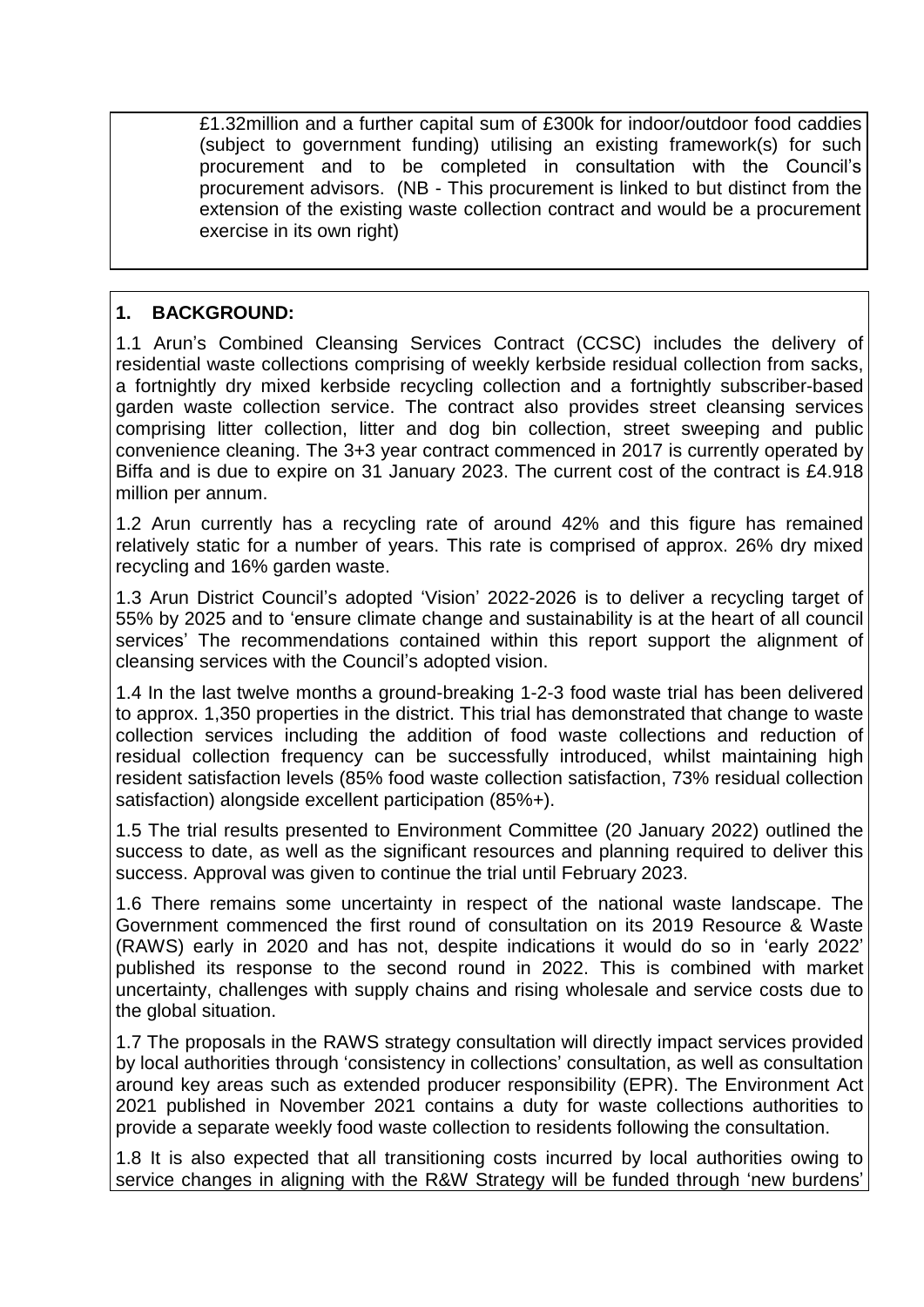funding. The allocation of £295m capital to local authorities was indicated in the Government's Net Zero Strategy in October 2021 and in the Chancellor's Autumn Statement Additionally, it is expected as part of other reforms in the RAWS that contributions will be made to local authorities for collection of packaging under proposals for Extended Producer Responsibility (EPR). These are intended to pass the costs of dealing with packaging through kerbside recycling collections and elements of litter collections to producers.

1.9 Despite some uncertainty the Council is required to take a decision now in respect of delivery of waste services, to ensure service continuity on expiry of the current CCSC.

1.10 It must be noted that investment is required to ensure the contract is sustainable, deliverable and efficient moving forward. The refuse collection vehicles currently used are beyond the end of their life expectancy (7 years) at almost 10 years old. This is leading to inefficiencies and major challenges concerning continuity of the service.

1.11 The recommendations in this report aim to balance all the national and local considerations and find a short term, yet progressive position which aligns with the Council's vision. This will be a position from which Arun can review a longer-term strategy in another 24 months. Data would then be available to assess and compare the respective performance of an alternate weekly residual and recycling service with weekly food waste (1-2-2) versus a 1-2-3 service.

1.12 A number of options and service configurations have been scrutinised by waste consultants Ricardo consulting (see table 1 and appendix reports) and procurement advisors (summary provided in 2 & 10 below) and the recommendations are presented following in depth discussions and analysis of viable options with both parties.

#### **2. PROCUREMENT SUMMARY**

2.1 Early discussion with Arun's procurement advisors was focussed on the challenges and opportunities identified in the 'background' section above. Procurement support the recommendations being presented as the most appropriate procurement option in consideration of the all the factors outlined within this report. Full details are included within the implications section 10.

2.2 It is important to note that it will be necessary to conduct a separate procurement exercise to purchase appropriate bins. While this procurement is linked to the extension of the existing contract and necessary to support it, it is nevertheless a separate exercise, and its value has no bearing on the 50% value limit under Regulation 72(1)(b). It is anticipated that this procurement will be undertaken via an established framework, allowing the Council to take advantage of established pricing and quality verification.

2.3 In respect of the recommendation of a contract extension through the route of modification, a number of councils are extending existing contracts in similar ways as a holding position until clarity is provided through the R&W Strategy.

2.4 Ricardo have summarised the procurement options at a broad level (See appendix 1). It should be noted that whilst the move to a Direct Services Organisation (DSO) or 'Teckal' option is not feasible from a logistical and timing perspective at this stage; information is provided for context and comparison only.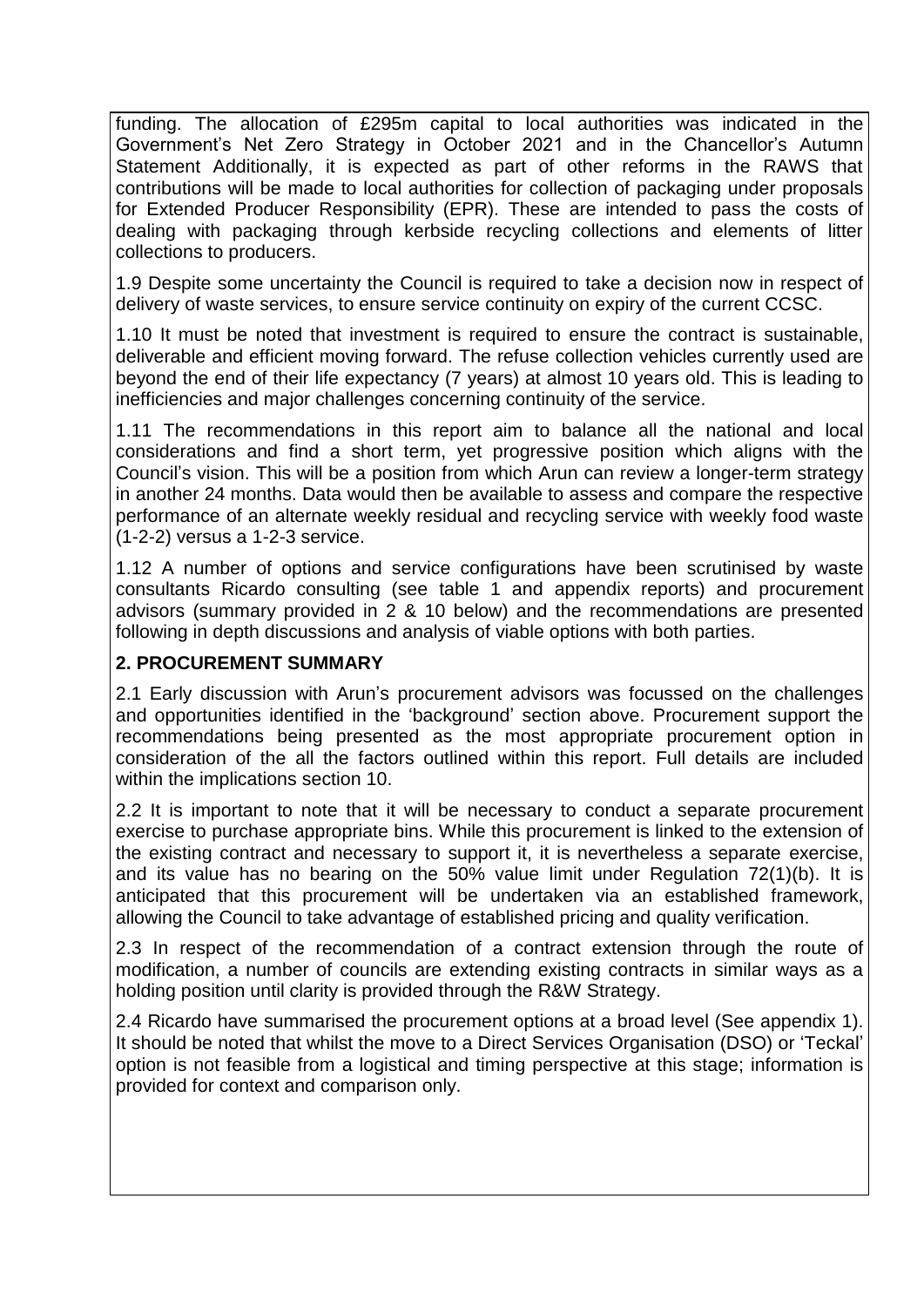#### **3. FUNDING STREAMS - NEW BURDENS & EXTENDED PRODUCER RESPONSIBILITY (EPR)**

3.1 A full appraisal of potential funding streams is provided by Ricardo in the appendices **(see appendix 2)**

3.2 EPR is likely to cover the costs of recycling collections and elements of costs associated with dealing with street scene related litter. The consultation confirms that *"Payments to local authorities for the cost of managing packaging waste generated by households* (both packaging waste that is collected for recycling and packaging waste disposed of in residual waste) *will be made under the packaging Extended Producer Responsibility scheme".*

Collections from "Street Bins" i.e. litter bins are included within collection schemes (described as on-the-go packaging). However, any costs of litter collection are not included.

3.3 New Burdens funding is likely to cover the transitioning and ongoing operational costs to new services as required under the RAWS, i.e. the cost of waste containers/vehicles. The consultation states; *"Given the additional costs involved in separate food waste collection, Government will ensure that local authorities are resourced to meet any new burdens arising from this policy, including up front transition costs and ongoing operational costs."*

The proposed approach to roll out of food waste collections recommended in this report allows for further clarity to be provided and the roll out to be made in full consideration of the subsidy/costs involved. The Council must ensure the risk of government funding not meeting the additional cost is mitigated.

## **4. SERVICE CONFIGURATION**

- 4.1Six service configurations have been considered, all consist of a fortnightly recycling collection as per current service;
	- **a)** Weekly residual service from sacks (as per current service)
	- **b)** Alternate weekly residual collection (AWC) with 240 litre bin provision for residents
	- **c)** AWC with 240 litre bin provision for residents + weekly food waste for all street level properties
	- **d)** 1-2-3 (Weekly food waste, fortnightly recycling, 3 weekly residual collection)
	- **e)** Weekly residual + weekly food
	- **f)** Weekly residual from a 240 litre bin

4.2 These configurations have been further assessed on the basis of 4 relevant criteria for illustrative purposes:

- Cost increase from baseline
- Recycling rate performance
- R&W Strategy alignment
- Operational deliverability/constraints for February 2023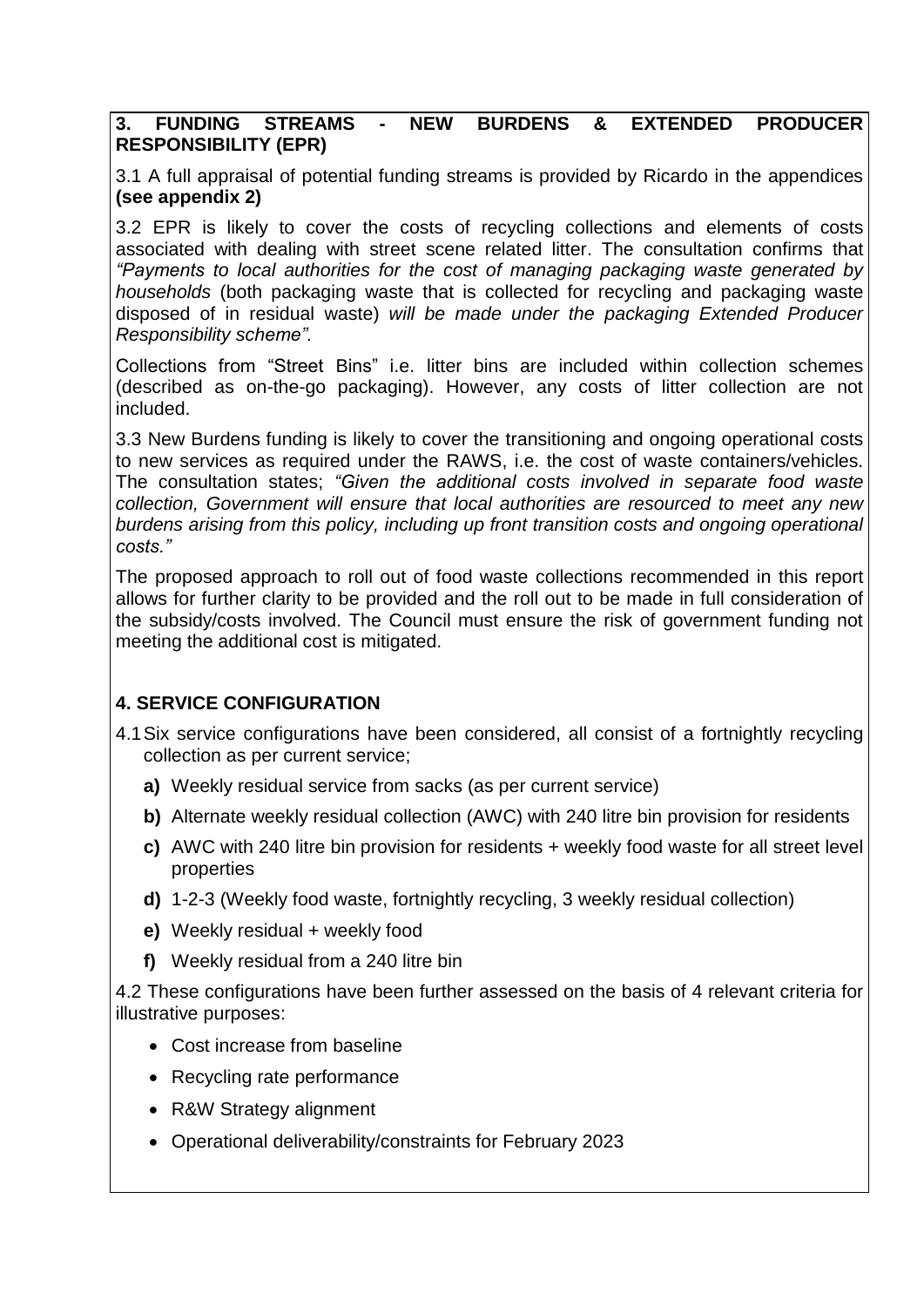| 4.3 Table 1. outlines the results of this exercise. |                           |                                                              |                                                       |                                                                                                     |                                                                                   |                                             |                                                  |  |  |
|-----------------------------------------------------|---------------------------|--------------------------------------------------------------|-------------------------------------------------------|-----------------------------------------------------------------------------------------------------|-----------------------------------------------------------------------------------|---------------------------------------------|--------------------------------------------------|--|--|
| Service<br>configuration                            | Recycling<br>rate<br>$\%$ | Annual<br>core<br>increase<br>in<br>revenue<br>cost<br>£'000 | Annual<br>Food<br>Waste<br>revenue<br>costs*<br>£'000 | Capital<br>Cost<br>for<br>2401<br>bins/food<br>caddies<br>bin<br>(inc.<br>delivery)<br>***<br>£'000 | Roll<br>out<br>constraints                                                        | Anticipated<br>R&W<br>Strategy<br>alignment | Total 3<br>year<br>additional<br>revenue<br>cost |  |  |
| a)As is                                             | 42                        | 655                                                          | N/A                                                   | N/A                                                                                                 | None                                                                              | <b>No</b>                                   | £1.97<br>million                                 |  |  |
| b)AWC                                               | 44                        | 297                                                          | N/A                                                   | 1,320 (240)<br>only)                                                                                | None                                                                              | Partly                                      | £891k                                            |  |  |
| c)AWC<br>$+$<br>weekly food                         | 53                        | 297                                                          | 1,176**                                               | 1,320<br>$+$<br>300*                                                                                | AWC none,<br>Food waste<br>within<br>12<br>months                                 | Yes                                         | £4.42<br>million*                                |  |  |
| $d$ )1-2-3                                          | 61                        | 200                                                          | 1,176**                                               | 1,320<br>$+$<br>300*                                                                                | Yes $-$<br>not<br>viable<br>to<br>mobilise in 6<br>months                         | Yes                                         | £4.13<br>million*                                |  |  |
| e)Weekly<br>residual<br>sacks<br>$+$<br>weekly food | 50                        | 655                                                          | 1,176**                                               | $300*$                                                                                              | Yes<br>$\overline{\phantom{0}}$<br>vehicle<br>numbers<br>and<br>depot<br>capacity | Partly                                      | £5.50<br>million*                                |  |  |
| f)Weekly<br>residual from<br>240l bin               | <42                       | 1,015                                                        | N/A                                                   | 1,320                                                                                               | None                                                                              | No                                          | £3.045<br>million                                |  |  |

\* before new burdens funding/EPR offset funding is considered

\*\* a maximum of 7 food rounds at £168k required to roll out to all street level properties

\*\*\* capital spending will incur revenue costs which will be assessed when Environment Committee's recommendation is considered by Policy and Finance Committee. NB Food waste caddy costs offset via new burdens/EPR

4.4 Summary of service configurations.

- a) **As is**. Recycling rate remains stagnant, costs increase associated with requirement for replacement fleet and increase in staffing costs
- b) **AWC** two weekly frequency supports small increase in recycling rate due to natural diversion of material from residual stream due to less frequent collections and therefore total capacity. Costs are less than a weekly residual service due to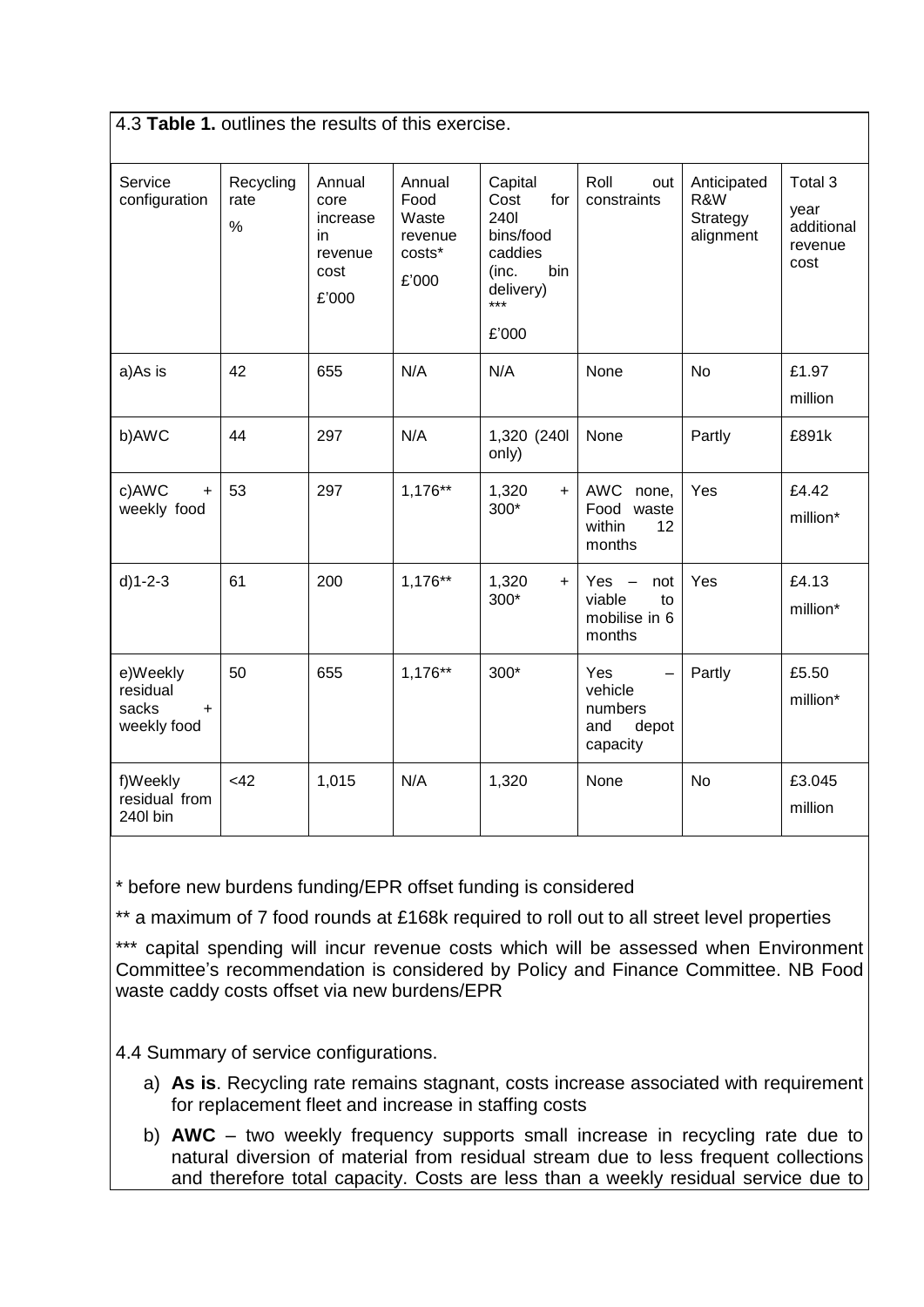reduced vehicles/staffing costs

- c) **AWC + Weekly food** recommended option on basis of recycling rate uplift to achieve stated targets of 50% currently and close to 55% by 2025. Reduced collection costs in comparison with weekly residual and operationally roll out of a food waste collection service within the first twelve months is achievable, assuming government funding is available.
- d) **1-2-3** Provides the optimum recycling rate and cost option, however the 1-2-3 trial has highlighted the significant resource required for planning, communicating and rolling out this service to 1,350 properties which would be significantly increased for the whole of the district. Food waste would have to be ready to be rolled out fully on 01 February 2023 and regardless of the government position on funding, for all properties due to 3 weekly residual collection cycle, as opposed to phasing in over 12 months. There is also uncertainty as to whether the government will advocate a move to three weekly collections. Nevertheless, this option is not considered currently viable from a delivery perspective in the available timeframe due to the planning and communications resource required to implement. This option can be fully considered when the Council seeks to procure a long-term waste contract.
- e) **Weekly residual from sacks + weekly food**. This option is not viable due to the total number of vehicles required exceeding existing permitting allowances for the current depot site. Would require the ability to operate out of a new yard facility which would also add additional costs to services which are unknown but modelled to be in the region of £1 million, alongside increased revenue costs of a weekly residual collection. Unnecessary configuration, whereby the provision of weekly food negates the need for weekly residual collections.
- f) **Weekly residual with provision of 240 litre bin.** Costs increase by the equivalent of 2 additional rounds which are required as pass rates are reduced compared with a collection from sacks. Recycling rate may actually reduce as user inclination to use all available capacity.

## **4.3 COST MODELLING**

Ricardo's modelling suggests that the current Biffa contract represents good value to the Council, in that the contract costs are less than the modelled rate. This is likely due to the indexation over time falling short of the additional costs Biffa have incurred during the contract period. Biffa's proposal for an extension represents an increase on their current price; however, in light of the current market issues due to the uncertainty created by the Environment Act and the Resource & Waste Strategy, staffing constraints and international supply line issues, the Council may consider the option of extending the current contract until the government clarifies their intentions as an approach which would minimise the risk of procuring in an evolving and uncertain marketplace.

The full options summary as provided by Ricardo can be seen in appendix 3 of the report

# **4.3 CONTRACTUAL PROVISIONS FURTHER INFORMATION**

## a. Food Waste Collections

Composition analysis has demonstrated that approx. 42% of residual waste by weight is currently food waste. Whilst capture/participation is expected to be less on 2 weekly residual service cycle than a three-weekly (as residual capacity is greater), the provision of a food waste collection service will provide an excellent opportunity for residents to divert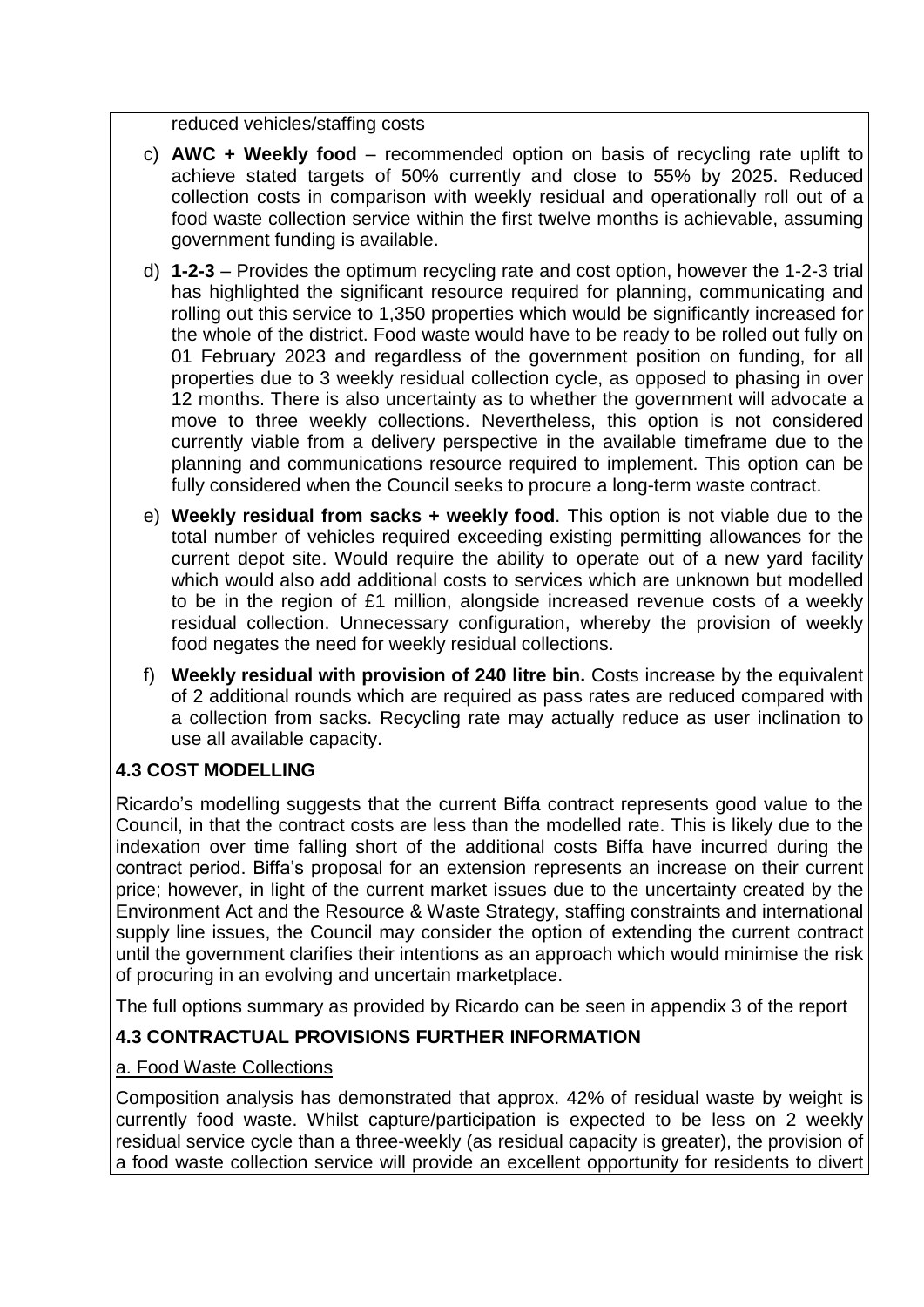significant material from their residual stream and therefore support an increase in the Council's recycling rate.

Food waste collections comprise an indoor 5 litre caddie and outdoor 23 litre caddie.

The proposal is to phase in food waste collection for the majority of district properties (street level) over the first 12 months of the contract and then consider operationally how it could be extended for the remainder of properties within the 3 years. This is subject to New Burdens Funding being received. The roll out to street level properties will require a maximum of 7 rounds. This could be reviewed over time depending on participation/capture rates.

Flatted properties/HMOs often require a bespoke solution (as demonstrated by the 1-2-3 trial, depending on bin store layout, number of properties, number of residents etc) This is a piece of work that needs to be undertaken in due course with a view to implementation at a later stage.

#### b) Residual bin provision

240 litre bin provision provides adequate capacity for either a fortnightly service or a three weekly service should this be a consideration in the future and as demonstrated by the success of the 1-2-3 trial which used 240 litre residual bins.

Provision of a 240 litre residual bin will resolve issues around the placing of sacks on the kerbside and resultant animal interference and negative impacts to the street scene within Arun

#### c) Collections vehicles

Comprises a new hire fleet. Total costs for the service include the provision of required fleet. A hire approach is the most appropriate short-term solution due to the potential for further service reconfiguration upon government strategy finalisation and decisions relating to a longer-term strategy

#### d) Electric vehicles

At this stage all supervisor vehicles on the contract and one refuse collection vehicle (RCV) on the refuse round will be committed as electric vehicles.

Rolling out electric vehicles to the full fleet is not practical from an infrastructure or efficiency perspective at this stage but could be considered fully as part of a longer-term strategy. It is also cost prohibitive at this stage with an estimated increased cost of £1.4million per annum due to the costs of such vehicles.

#### e) Pay & conditions

All costed service options include a commitment to the real living wage for operatives on basic levels of pay and aligning all wages including drivers with market rates for the region which are negotiated on a national level. This is recommended on the basis that almost every one of the 120+ staff working on the contract are residents of Arun, as well as being necessary to sustain the contract and its future delivery.

#### g) Absorbent Hygiene Products (AHP)

Successfully rolled out as an opt in service as part of the 1-2-3 trial there is an additional per property cost to this service. Although the trial has proven it to be a valuable option on a three weekly residual service, at this stage it would not be considered viable or necessary from a cost/benefit perspective for an alternative weekly service.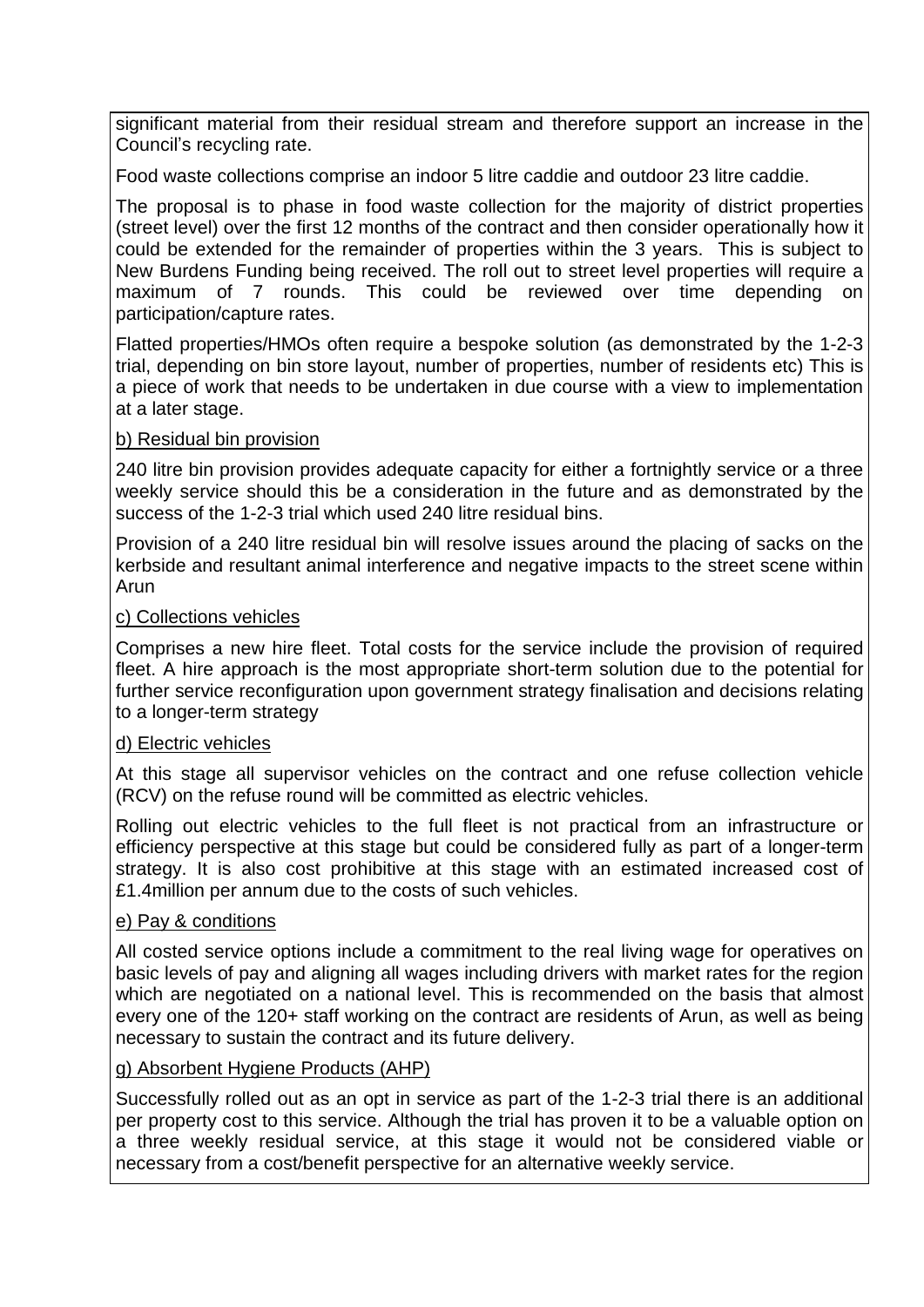#### h) Street scene services

This includes litter/bin collections, dog waste bin collections, street sweeping, public convenience cleansing. There are no proposed changes to these services with the exception of additional summer beachfront resources.

#### i) Annual indexation

Proposed change to a basket of indices based on the actual costs accrued in delivering the contract. 60% Labour, 10% Fuel, 30% Consumer Price Index based mechanism to better reflect shifts in market costs and uplifts. This is a more commonly seen indexation mechanism within the industry and local authority contracts. All costs quoted are subject to indexation at the point of a new contract. The first index will occur at the start of the extension period in February 2023 and will look back over the previous 24 months from February 2021 – February 2023. This is required to ensure that the starting position is correct on the extension commencement date.

#### j) Garden waste

Forms an integrated part of the contract. There is some potential implication from the R&W Strategy consistency in collections consultation and the potential for cost capping of subscriber fees at some point in future. This will be reviewed and reported to Members when appropriate. See appendix 2.

#### l) Properties remaining on a weekly residual collection

6,000 properties would be retained on a weekly residual collection round for the time being. This proposal seeks to recognise the challenges and bin capacity constraints of particular areas of the district and the importance of maintaining the street scene in these areas. Significant scoping work is required to develop sustainable solutions in areas such as South Terrace, Littlehampton, Arundel Old Town and Bognor and Littlehampton Town Centres.

# **5. CONSULTATION**

5.1 Resident engagement and results of the 1-2-3 trial provide an insight into customer satisfaction with food waste and reduced frequency residual collections. The trial areas were chosen specifically for their demographic and representative nature of the district as a whole. Resident satisfaction results were very positive which can be considered a reliable barometer for extrapolating based on the sample size and percentage. See background papers 1-2-3 report for full details of the trial including summary of the resident satisfaction survey.

## **6. PROPOSAL(S):**

To agree the proposed recommendations as set out in the report on the basis that they support the most appropriate short-term solution for the Council and delivery of the adopted vision.

## **7. OPTIONS:**

1. To agree an alternative service delivery option of:

a. The retention of a weekly residual collection from sacks, no food waste, no residual bin provision (service configuration a)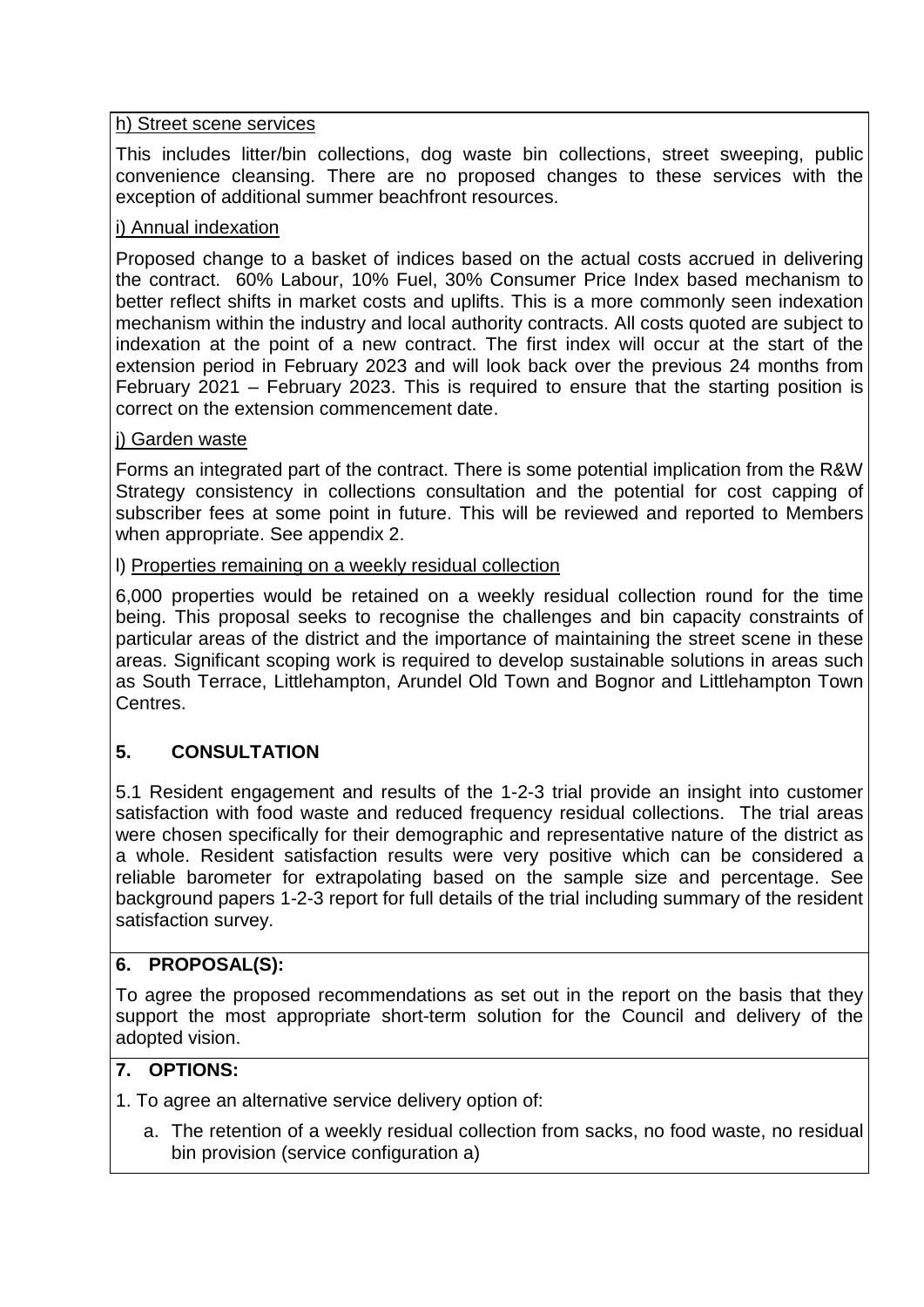or

b. An alternate weekly collection service only (service configuration b)

or

c. The retention of a weekly residual service, no food waste, but with provision of a 240 litre bin (service configuration f)

| <b>CONSULTATION:</b><br>8.                                                                                                    |              |           |
|-------------------------------------------------------------------------------------------------------------------------------|--------------|-----------|
| Has consultation been undertaken with:                                                                                        | <b>YES</b>   | <b>NO</b> |
| <b>Relevant Town/Parish Council</b>                                                                                           |              | ✓         |
| <b>Relevant District Ward Councillors</b>                                                                                     |              |           |
| Other groups/persons (please specify)                                                                                         |              |           |
| 1-2-3 trial residents. See section 5 above                                                                                    |              |           |
|                                                                                                                               |              |           |
| ARE THERE ANY IMPLICATIONS IN RELATION TO YES<br>9.<br>THE FOLLOWING COUNCIL POLICIES:<br>(Explain in more detail at 10below) |              | <b>NO</b> |
| Financial                                                                                                                     | $\checkmark$ |           |
| Legal & Procurement                                                                                                           | ✓            |           |
| Human Rights/Equality Impact Assessment                                                                                       |              | ✓         |
| Community Safety including Section 17 of Crime &<br><b>Disorder Act</b>                                                       |              | ✓         |
| Sustainability                                                                                                                |              |           |
| Asset Management/Property/Land                                                                                                |              |           |
| Technology                                                                                                                    |              | ✓         |
| Other (please explain)                                                                                                        |              |           |

## **10. IMPLICATIONS:**

## **FINANCIAL SUMMARY:**

- 1. Current contractual cost of £4.918 million per annum plus indexation
- 2. Contractual indexation mechanism as outlined in the report to be applied

# **BASED ON RECOMMENDATIONS (SERVICE CONFIGURATION C)**

- 3. Revenue budget implication of an additional £297k per annum plus indexation for an alternate weekly collection service and 1/6<sup>th</sup> of this figure for Feb/March 2022 £49.5k plus indexation
- 4. One off capital expenditure of £1.020million (current cost) for 240 litre residual waste bins and bins for flats based on the move to an alternate weekly collection service. Delivery costs of 300k
- 5. Additional £1.176 million (subject to indexation) for provisional food waste collections for all street level properties (7 x rounds at £168k) to be phased in over the first 12 months and subject to offsetting costs through government new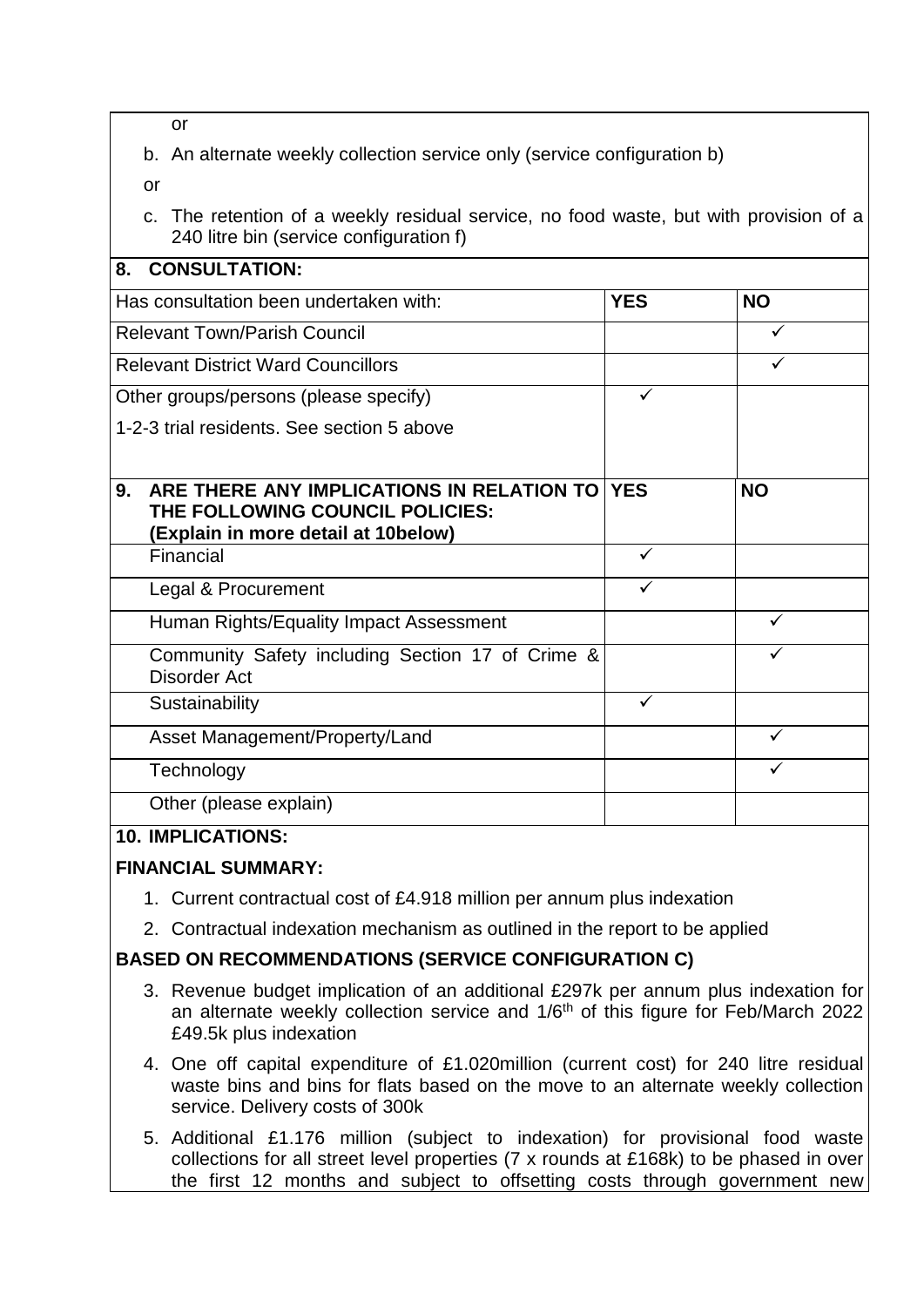burdens/EPR funding

6. \*One off estimated capital expenditure of £300k for indoor/outdoor food caddies (current cost and subject to offsetting costs through government new burdens/EPR)

The recommended option from Environment Committee will require appropriate supplementary estimates. These will be reported to Policy and Finance Committee/Full Council as appropriate.

# **LEGAL**

This report recommends that the current combined cleansing contract is extended and modified. The original contract was a three year contract with provision to extend for three years (3+3). The contract commenced in 2017 and has been extended once and is therefore is due to expire on the 31 January 2023. The report recommends that the contract is modified it two ways. Firstly by the move to alternate weekly collections and secondly by the option to add food waste collections on a phased basis. Legal Services has reviewed the advice given by the Council's procurement advisers that this contract can be awarded without prior publication of a contract notice because the modification is not considered to be substantial. Legal Services is in agreement with this advice. Accordingly, consideration will be given to publishing a VEAT notice (Voluntary Ex Ante Transparency Notice). A VEAT notice is used as a means of ascertaining and mitigating the risk of a procurement challenge

# **PROCUREMENT**

- 1. It is recommended that the current contract is modified it two ways. Firstly, by the move to alternate weekly collections and addition of food waste collections, and secondly to extend the current services for an additional three years.
- 2. Food waste collections were included in the original procurement for this contract with bidders invited to provide pricing and other information. Although this option was not taken up initially its inclusion does permit the contract to now be modified to include these collections under Regulation 72(1)(a).
- 3. The extension of the contract for delivery of the existing services is permissible under Regulation 72(1)(e) in that it is not considered a substantial modification within the meaning of the Regulations.
- 4. A modification is not substantial within the meaning of the Regulations where:
	- a) It does not render the contract materially different in character. In this instance although there is potential for a small revision to the way in which the services are delivered (i.e. collection frequency), the services remain essentially the same and therefore the contract is not materially different.
	- b) It does not introduce conditions which would have allowed for the admission or acceptance of other candidates or tender, or, would have attracted additional participants. While it is impossible to say for certain that no other party would have been interested had they been aware of the potential for a longer contract length this is a relatively specialised and small market so one can posit that this would be highly unlikely. As the services remain essentially unchanged the extension alone would not have allowed for the acceptance or admission of other candidates.
	- c) It does not change the economic balance of the contract in favour of the contractor in a way not provided for in the contract. In this instance while changes to collection